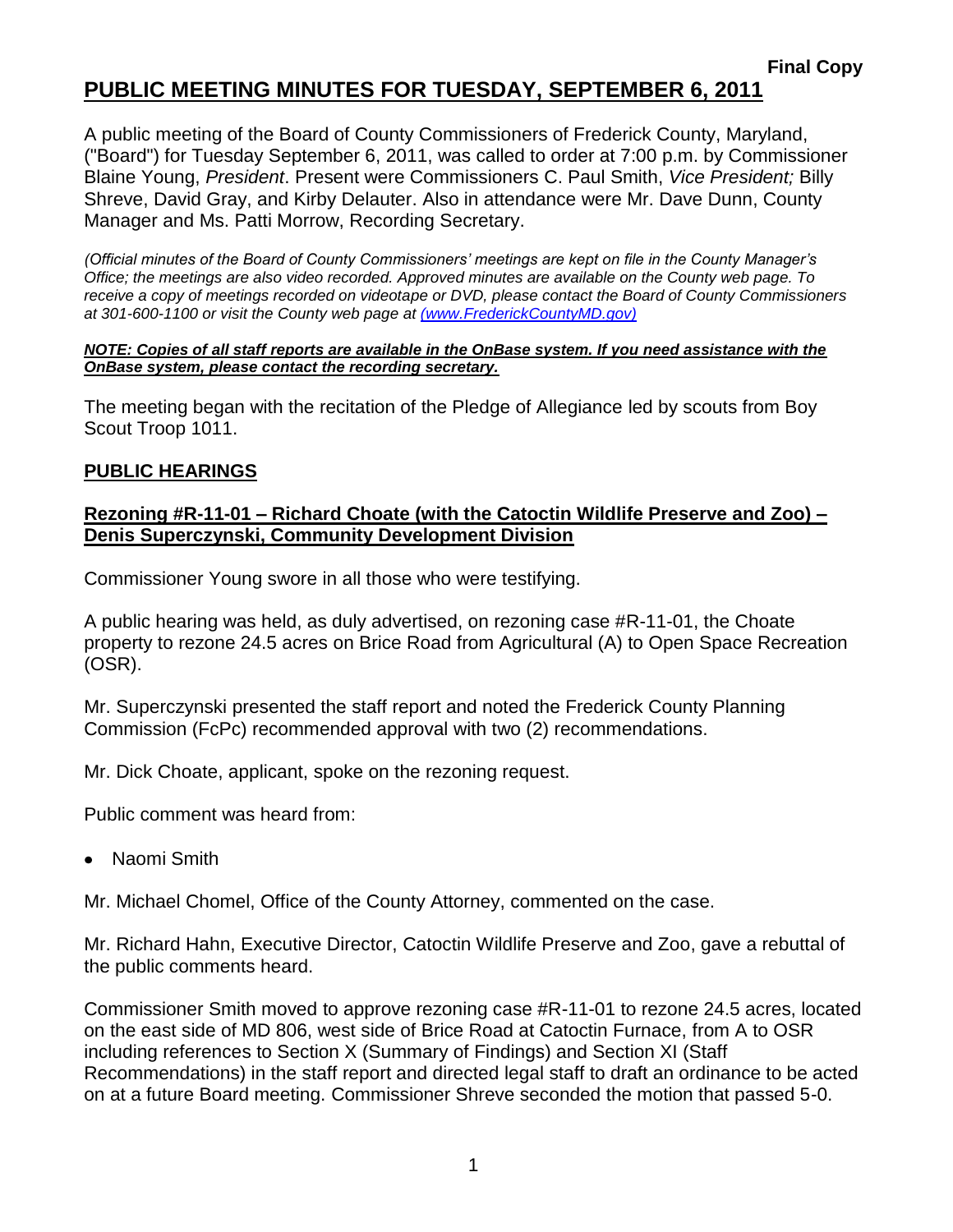Commissioner Smith moved include a waiver on the requirement as stated in Section 1.19.10- 1000 (A)(1)(b) of the Frederick County Zoning Ordinance, that parcels in the OSR zone have frontage on, and direct access to, a roadway with at least a "collector" status as designated by the County Comprehensive Plan because the subject parcel is located within two (2) miles of a grade-separated interchange. Commissioner Gray seconded the motion that passed 5-0.

It was indicated legal staff would prepare the ordinance and bring it back for signature at a future Board meeting

#### **To Consider a Draft Ordinance to Amend the Frederick County Moderately Priced Dwelling Units (MPDU) Ordinance – Jenny Short, Citizens Services Division**

A public hearing was held, as duly advertised, to add an option for payment in lieu of building MPDUs.

Ms. Short presented the draft ordinance which would permit the option of a payment in lieu fee which would create a sustained funding source for affordable housing programs that would utilize the existing housing for MPDUs and assist with the removal of foreclosures from the market. The source of funding would come from the private sector in the form of payments from developments that were required to meet MPDU requirements and would not require ongoing taxpayer support.

Mr. Eric Soter, Community Development Division, commented on a number of zoning provisions that relaxed certain standards in anticipation of MPDU units being built within the planned development. He indicated it may become an issue if developers could utilize the density bonus provision by paying the additional payment in lieu and increase the overall density that would otherwise not be permitted in the base zoning.

Public comments were heard from:

- Ron Cramer, Executive Director, Habitat for Humanity
- Mark Friis, Land Use Council
- **Barry Weller, Drees Homes**
- Jason Wiley, Elm Street Development
- Andrew DiPasquale, Esquire, Miles and Stockbridge

Commissioner Smith moved to approve and adopt the MPDU Ordinance and fee in lieu regulations, and allow the use of the MPDU relaxed standards and/or density bonus on currently approved projects with an effective date of September 6, 2011. Commissioner Delauter seconded the motion that passed 5-0.

(A copy of the approved/adopted ordinance can be obtained in the County Manager's Office or from the county's website, [www.FrederickCountyMD.gov.](http://www.frederickcountymd.gov/))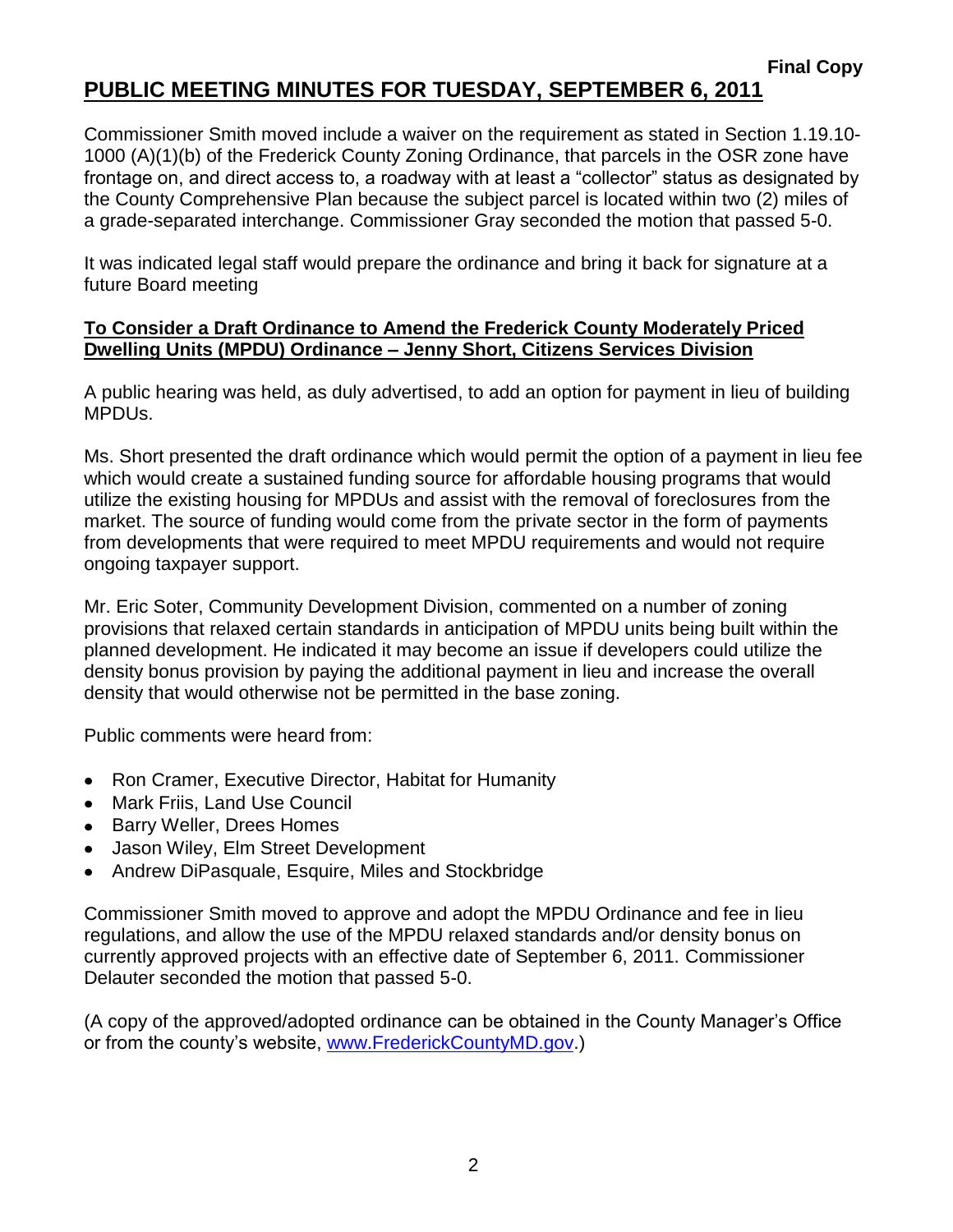### **To Consider an Ordinance to Amend Certain Sections of the Frederick County Adequate Public Facilities Ordinance (APFO) Regarding Road Adequacy Testing – Ron Burns, Community Development Division**

A public hearing was held, as duly advertised, on the text amendments to the APFO and the *Guidelines for the Preparation of Traffic Impact Analyses for Development Applications* (Guidelines).

Mr. Burns presented the amendments that were considered to address the needs of the current economic climate and the strategic plan goals of the Board. He indicated the proposed ordinance would modify the road adequacy provisions to be more jobs friendly, fairer and simpler to interpret and apply.

Mr. Burns noted the FCPC recommended the Board not adopt the proposed ordinance or the changes to the Guidelines.

Public comments were heard from:

Chris Smariga, Land Use Council

Commissioner Smith moved to approve the ordinance to amend the Frederick County APFO regarding road adequacy testing with an effective date of September 6. Commissioner Delauter seconded the motion that passed 4-1 with Commissioner Gray opposed.

(A copy of the approved/adopted ordinance can be obtained in the County Manager's Office or from the county's website, [www.FrederickCountyMD.gov.](http://www.frederickcountymd.gov/))

#### **To Consider Revision of the Frederick County Ethics and Lobbying Ordinances – Linda Thall, Office of the County Attorney**

A public hearing was held, as duly advertised, on a proposed ordinance that would repeal the existing Ethics and Lobbying Ordinances and would enact a new consolidated Ethics Ordinance.

Ms. Thall briefed the Board on the proposed ordinances. She indicated the draft Ethics Ordinance was based largely on Model B (state model ethics law) with Model A used to draft the section on lobbying. The draft ordinance was sent to the State Ethics Commission on August 9, 2011, and no response has been received as of the date of this meeting.

There were no public comments.

Commissioner Smith moved to close the public hearing and following the receipt of comments from the State Ethics Commission the draft ordinance would come back to the Board at a future meeting for final action prior to the October 1 deadline. Commissioner Gray seconded the motion that passed 5-0.